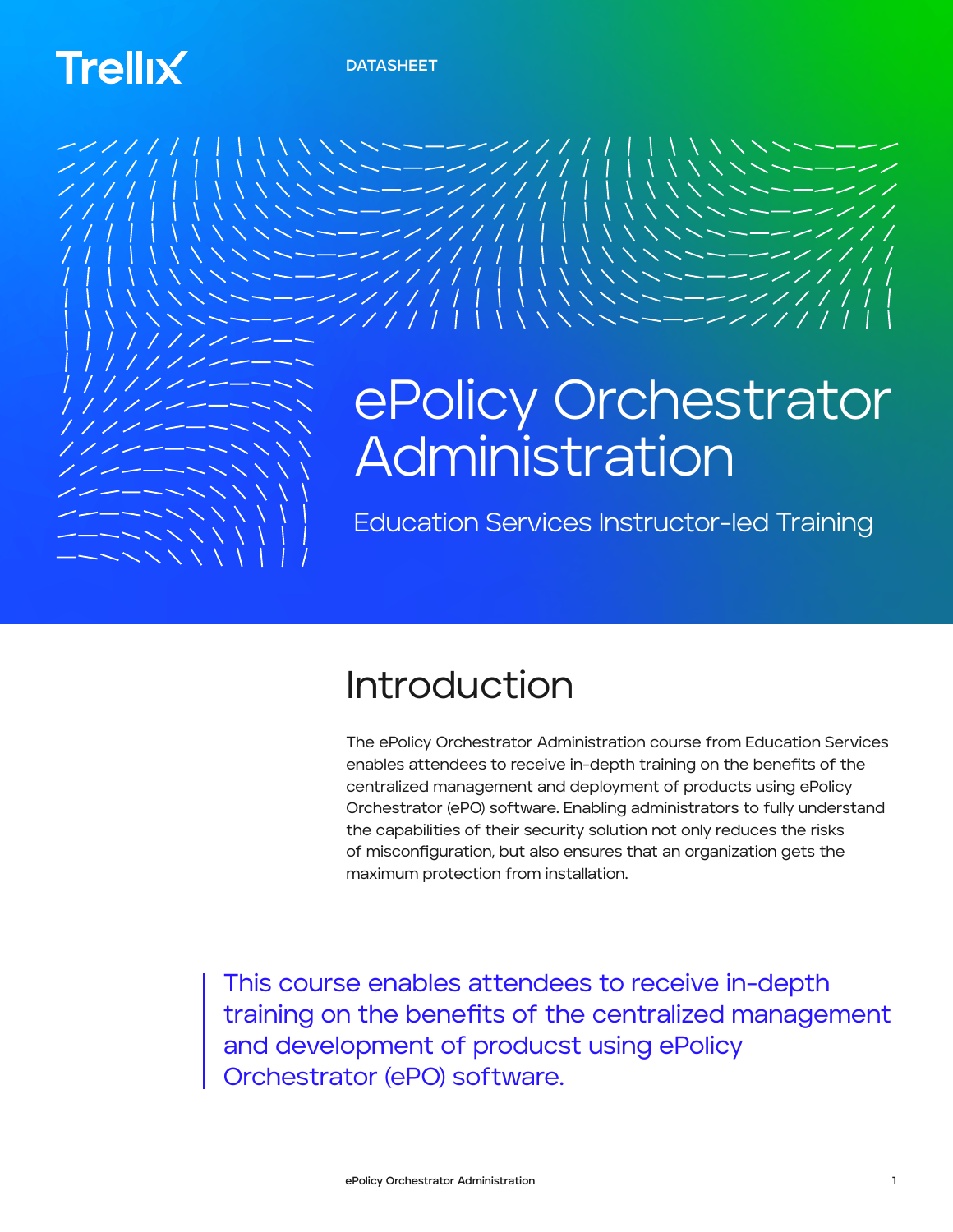

#### **DATASHEET**

## Agenda At A Glance

#### **Day 1**

- Welcome
- Security solutions and ePolicy Orchestrator overview
- Planning a ePolicy Orchestrator deployment
- Installing ePolicy Orchestrator Software
- Managing permission sets and users
- Creating and populating the system tree
- Using the Tag Catalog

#### **Day 2**

- Sorting the System Tree
- McAfee Agent
- System information
- Client tasks
- Managing policies
- Policy and client task approval

#### **Day 3**

- Deploying software for managed systems
- Repositories
- Product and server maintenance with repositories
- Managing dashboards and monitors
- Working with queries and reports
- Automatic Responses and notifications

#### **Day 4**

- Database maintenance and server utilities
- Disaster recovery
- Agent Handlers
- Rogue System Detection
- Configuring Rogue System Detection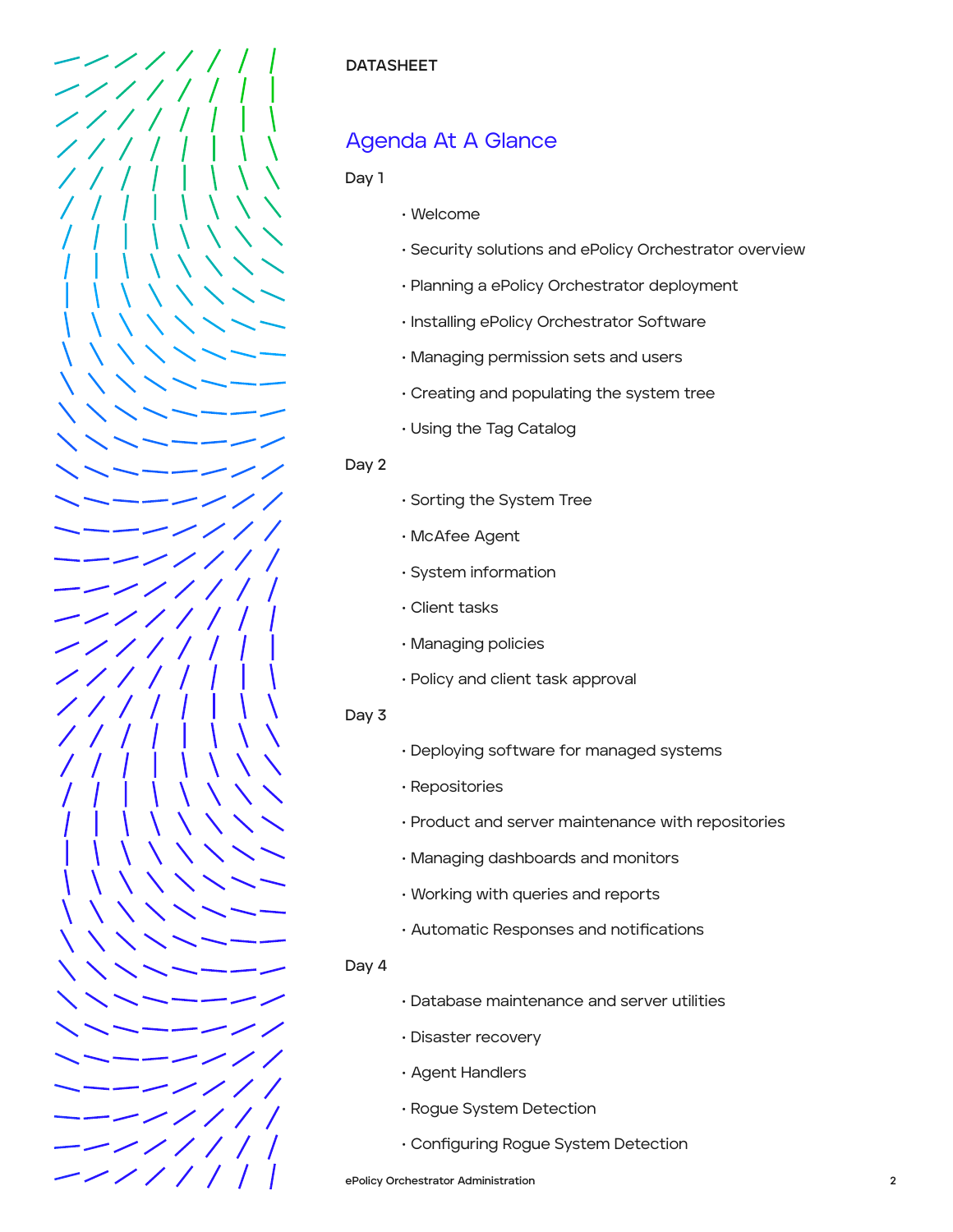#### **DATASHEET**

## Audience

This course is intended for system and network administrators, security personnel, auditors, and/or consultants concerned with system endpoint security.

ر سەپ - - - - $\sim$  / / / ーーーンノ ---//// ーーンノノノノ  $-$  / / / / /

## Course Learning Objectives

#### **Welcome**

Become familiar with ePO information and support resources and feedback mechanisms.

**Security solutions and ePolicy Orchestrator overview**

Describe the security connected model, ePO software features and functionality, and solution components and architecture.

**Planning a ePolicy Orchestrator deployment**

Identify deployment considerations, describe deployment scenarios and solutions, identify ePO platform requirements, and discuss database sizing considerations.

#### **Installing ePolicy Orchestrator software**

Identify installation requirements, recommendations, and best practices, distinguish between a new installation and a recovery installation, identify and distinguish between the different deployment options for a new installation, install ePO software, perform post-installation tasks, and identify configuration tools for the initial setup of the ePO software environment.

#### **Managing permission sets and users**

Configure settings for personal settings, users, and permission sets, create a custom permission set, create users and assign permission sets, verify rights and access granted with permission sets, configure ePO and Microsoft Active Directory user accounts, and configure user autocreation.

#### **Creating and populating the System Tree**

Provide an overview of the ePO System Tree, use different methods for creating the System Tree, describe the various methods of organizing the System Tree, and create Permission Sets to let user accounts manage the System Tree.

#### **Using the Tag Catalog**

Learn the difference between tags without criteria (applied manually) and criteria-based tags (applied automatically and on-demand), how to create new tags, how to edit, delete and move tags between tag groups, and how to enable permissions for other administrative users.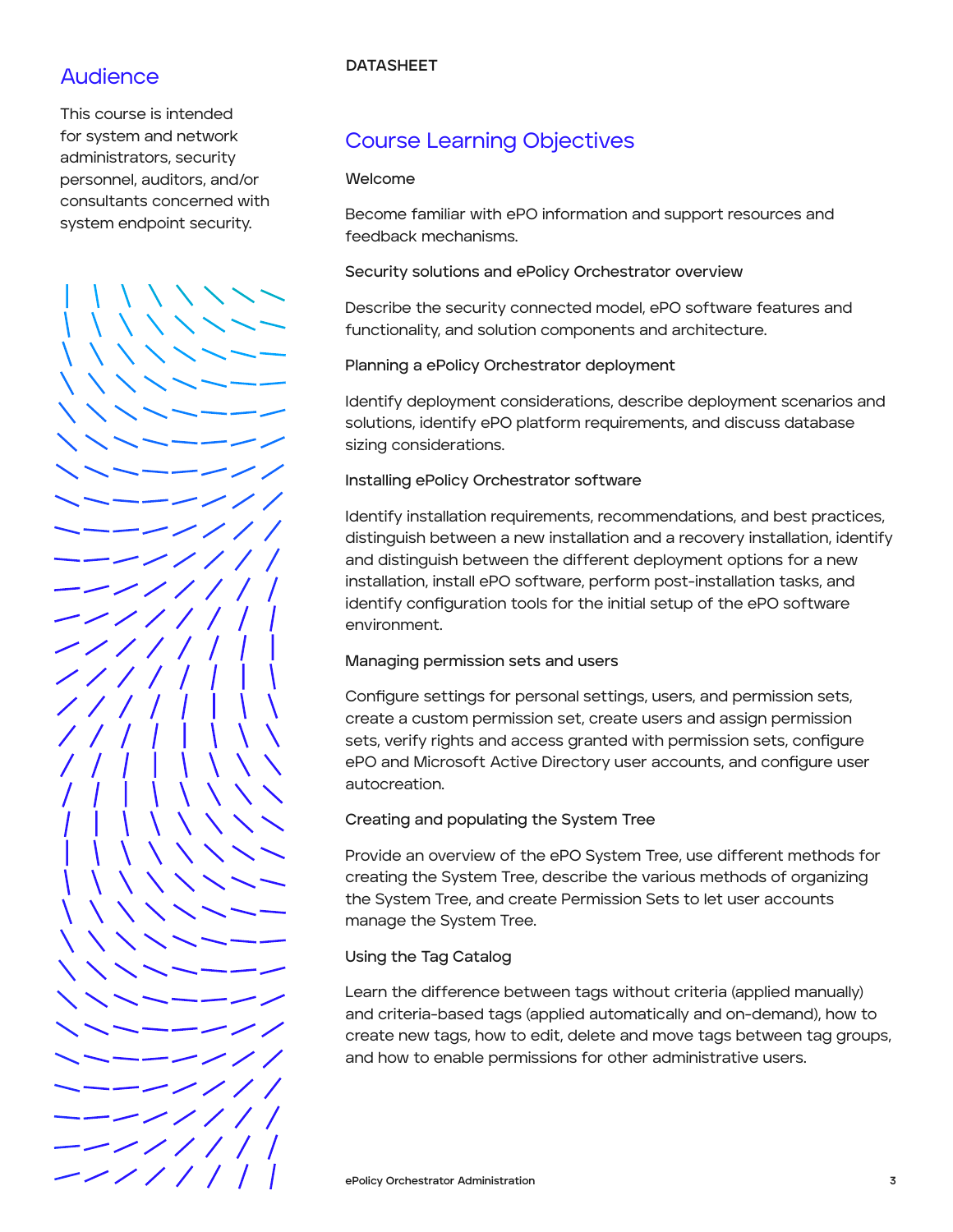#### Recommended Pre-Work

- Solid knowledge of Windows and system administration and network technologies
- Basic understanding of computer security, concepts



#### **DATASHEET**

#### **Sorting the System Tree**

Learn how to dynamically sort your machines into your ePO System Tree using a combination of system criteria, dynamically move machines into their appropriate group in your System Tree, and how to verify IP Integrity to ensure IP address sorting criteria does not overlap between different groups.

#### **McAfee Agent**

Define the McAfee Agent, explain its purpose and key characteristics and functions, and navigate the Agent interface.

#### **System information**

View and interpret detailed information about your managed elements, customize your view, and view and customize System Monitors.

#### **Client tasks**

Describe the purpose of client tasks, communicate about client task concepts, access and navigate the Client Task Catalog, identify client task types, and add, duplicate, edit, schedule, and delete a client task.

#### **Managing policies**

Describe the purpose of policies, create and edit policy objects, manage policy configuration and assignment, see policy inheritance in action, and enforce policy changes on client machines (endpoints).

**Policy and client task approval**

Learn how to set up the approval process and how it works in ePolicy Orchestrator.

#### **Deploying software for managed systems**

Identify different methods used to acquire required software components, explain how the Software Catalog works, install extensions and software components manually, check in required software components manually, distinguish between a Product Deployment Project and Client Task, and create a Product Deployment Project.

#### **Repositories**

Describe repository types and contents, explain the available branches for repositories; view the default repositories; create a source, fallback, distributed, SuperAgent, and unmanaged repository; modify the repository contents, and export the site list.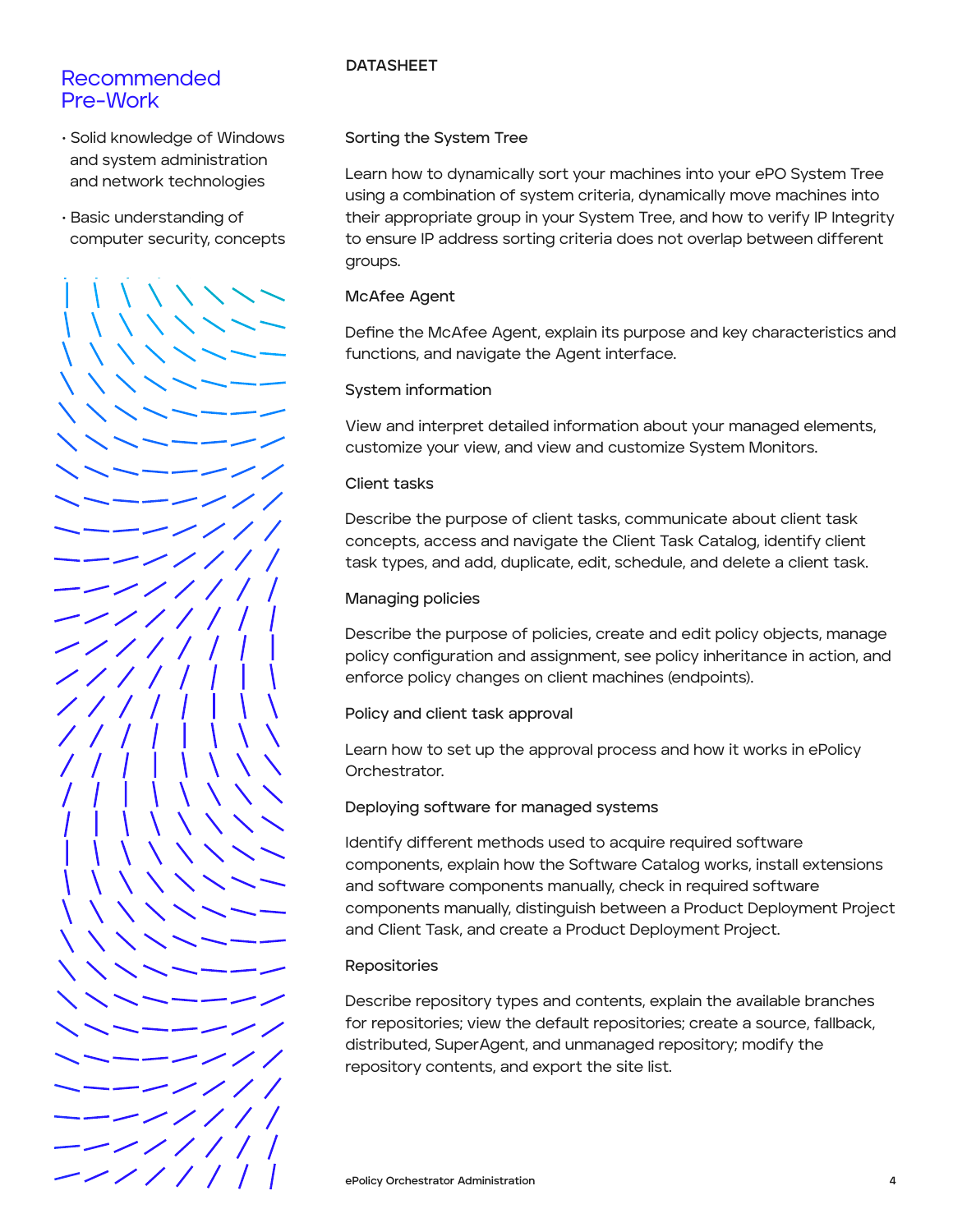

### **DATASHEET**

**Product and server maintenance with repositories** 

Update ePO-software-managed systems with scheduled or manual client tasks, configure the Global Updating feature to automatically update ePO-managed systems, manage ePO software repositories with server pull and replication tasks, and describe ways to troubleshoot client update task failures.

#### **Managing dashboards and monitors**

Identify the purpose of dashboards and monitors, as well as features and capabilities, identify default dashboards included with McAfee ePO software, access the Dashboards page, duplicate a dashboard, add a dashboard, and edit and assign dashboard permissions.

#### **Working with queries and reports**

Query the ePO database, use the Query Builder to create your own queries, explain how Multi-Server Roll-Up Reporting is performed, configure query permissions, configure Multi-Server Roll-Up Query Permissions, and export query data for viewing outside of McAfee ePO software.

#### **Automatic Responses and notifications**

Use Automatic Response rules to create alerts and perform predetermined actions, configure Automatic Responses, list the Permission Sets for Automatic Responses, and describe how to configure contacts for notifications.

#### **Database maintenance and server utilities**

Identify maintenance tasks that should be performed on a regular basis, identify the primary SQL Server and ePO software tools you can use for maintenance, identify the recommended database recovery model, explain how to back up and purge data, identify ways to automate maintenance, and identify general server tasks.

#### **Disaster recovery**

Describe the Disaster Recovery feature and how it works, use a Server Task for a Snapshot, take a Snapshot from the Dashboard, provide examples of Disaster Recovery scenarios, explain the differences between an ePO software initial installation and a recovery installation, and describe best practices for Disaster Recovery.